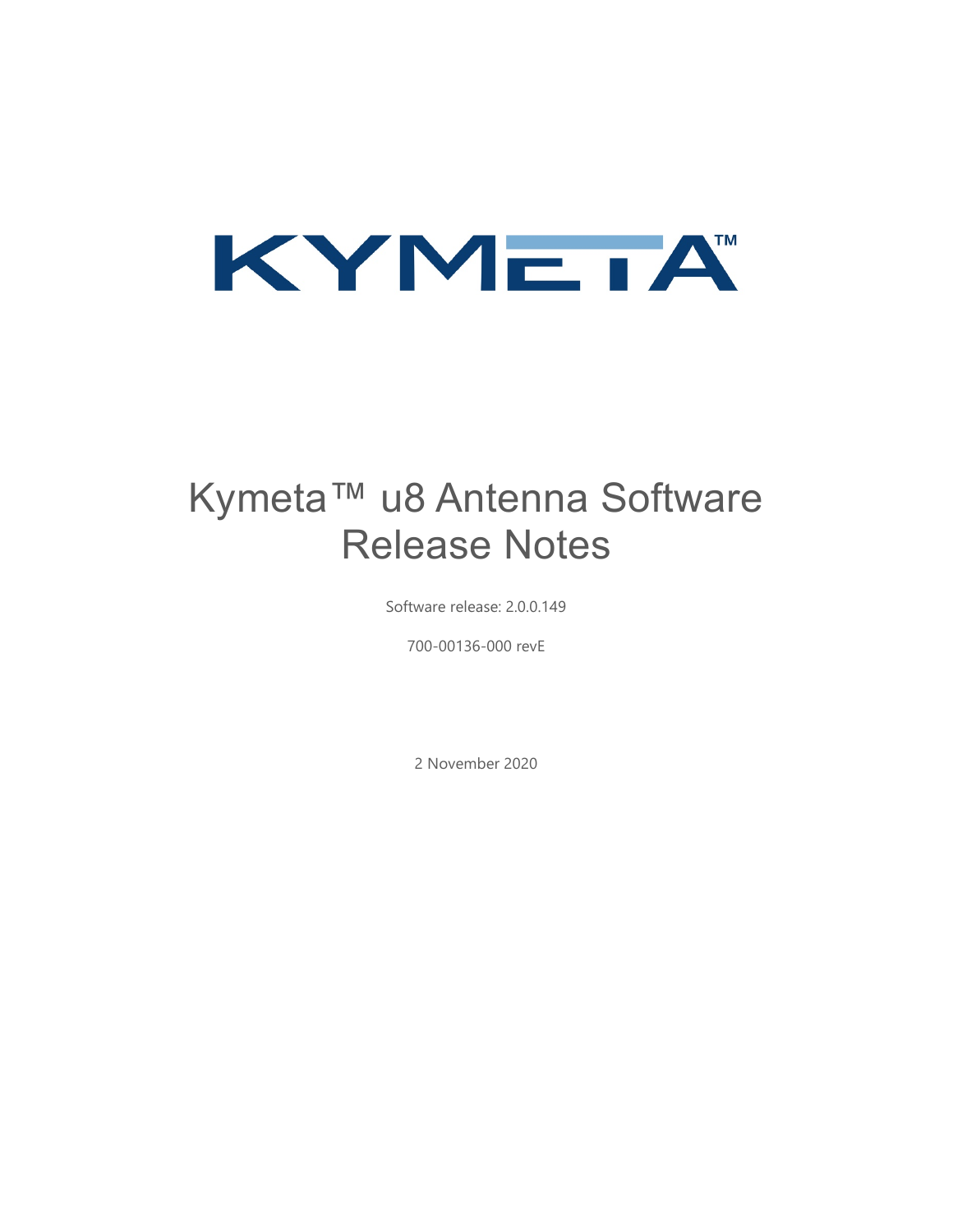

## Table of contents

| $\mathbf{1}$  |     |  |
|---------------|-----|--|
| $\mathcal{P}$ |     |  |
|               | 2.1 |  |
|               | 2.2 |  |
|               | 2.3 |  |
|               | 2.4 |  |
|               | 2.5 |  |
| $\mathbf{3}$  |     |  |
|               | 3.1 |  |
|               | 3.2 |  |
| 4             |     |  |
| 5             |     |  |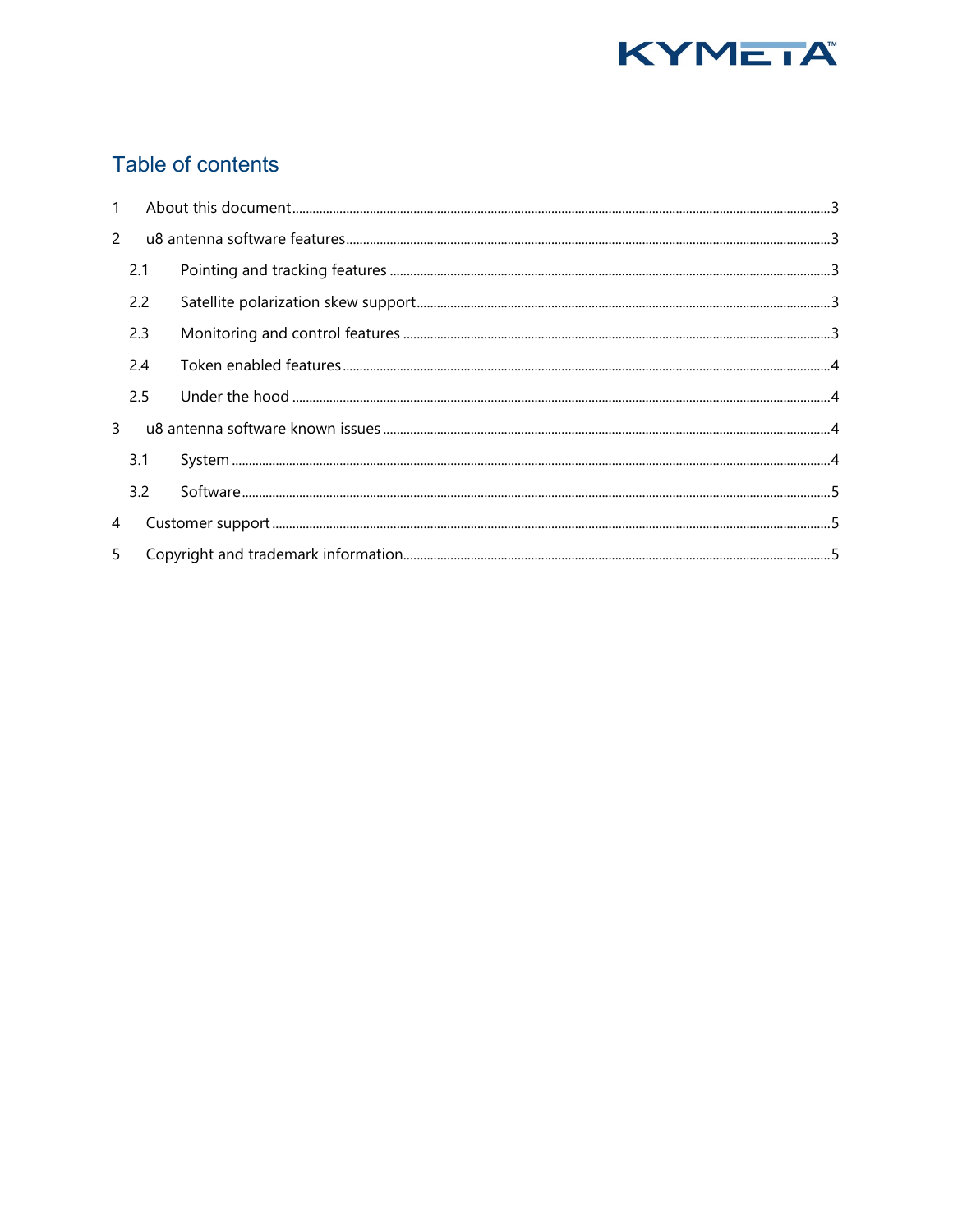## KYMEIA

## <span id="page-2-0"></span>1 About this document

This document covers the following information on Kymeta™ u8 antenna software release 2.0.0.149:

- u8 antenna software features
- u8 antenna software known issues

This document does not include areas or factors that Kymeta cannot influence, such as network provider's outages, restrictions, etc.

## <span id="page-2-1"></span>2 u8 antenna software features

The following sections describe the software features available in the Kymeta u8 antenna software release 2.0.0.149:

### <span id="page-2-2"></span>2.1 Pointing and tracking features

- 1. Acquisition and tracking support for symbol rates from 1 Msps to 105 Msps.
- 2. Acquisition and tracking support for DVB-S2 and DVB-S2X waveform modulation schemes with roll-off factors of 5%, 10%, 15%, 20%, 25%, and 35%. Default is 20%. Software configuration is available to adjust roll-off.
- 3. Acquisition and tracking on sidelobes is mitigated and does not require a manual scenario-specific configuration; automatic mitigation may be disabled via request to Kymeta customer support.
- 4. Algorithmic control of cross-polarization discrimination and tracking accuracy while under motion and throughout intermittent blockages, such as driving past trees or similar.
- 5. General support for acquisition and tracking with OpenAMIP 'C' messages.
- 6. Viasat CBM-400 modem support with profile see *700-00139-000 Kymeta u8 antenna software user guide* for additional instructions.
- 7. Persistent orientation estimate enabling fast acquisition after reboot or power cycle.

#### <span id="page-2-3"></span>2.2 Satellite polarization skew support

- 1. Support for automatic satellite polarization skew via OpenAMIP using the third parameter of the 'S' message.
- 2. Ability to disable automatic satellite polarization skew via REST API or the antenna web-based UI.
- 3. Support for satellite polarization skew via REST API or the antenna web-based UI.

### <span id="page-2-4"></span>2.3 Monitoring and control features

- 1. BUC monitoring and control in the antenna web-based UI.
- 2. Click-through web-based UI to BUC and embedded satellite modem for u8 terminal configuration.
- 3. Informational status LEDs (antenna, modem, multi-WAN).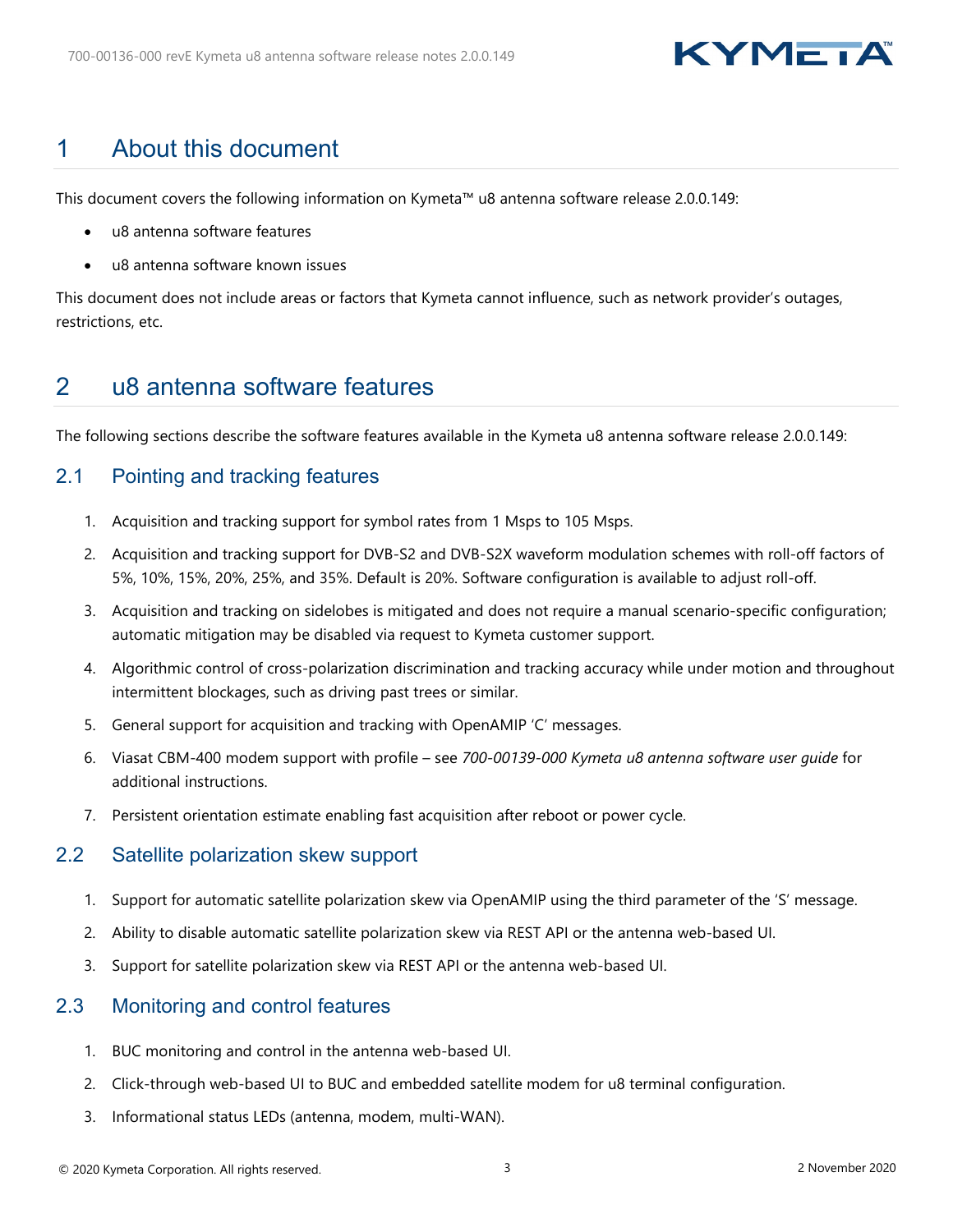## KYMEIA

- 4. Modem/multi-WAN status in the antenna web-based UI for u8 terminals.
- 5. Support for OpenAMIP modems (see *700-00129-000 Kymeta™ u8 terminal satellite network operator guide*).
- 6. User configurable system power limits.
- 7. Integrator API.
- 8. New Kymeta™ Access mobile application integration.

### <span id="page-3-0"></span>2.4 Token-enabled features

- 1. Support for External GPS mode with certificate.
- 2. Support for Full Privacy mode and Manual Position mode with certificate.
- 3. Single Certificate is required for multi-feature certifications.

### <span id="page-3-1"></span>2.5 Under the hood

- 1. Self-test functionality for LNB status, multi-WAN, and modem.
- 2. Security features, including HTTPS, firewall, and secure boot.
- 3. Automatic thermal protection: when ambient temperatures are outside specified operational range, the terminal can enter automatic shutdown to protect the hardware. Once the system reaches its thermal limit it will shut down and restart. This process will repeat until the system is cooled to an operational temperature.
- 4. Reboot countdown timer of 21 days, which replaces scheduled automatic reboot functionality and allows a user new flexibility on system reboot behavior.
- 5. Stability for long-term always-on operation.

### <span id="page-3-2"></span>3 u8 antenna software known issues

The following sections describe the known issues in the Kymeta u8 antenna software release 2.0.0.149:

### <span id="page-3-3"></span>3.1 System

- 1. Terminals using an LNB of lower gain than the LNB supplied by Kymeta (U8ACC-00010-0) experience degraded acquisition performance, particularly when acquiring carriers of less than 5 Msps and less than 1 dB of SNR.
- 2. Transmit cross-polarization discrimination performance may be degraded when operating at scan angles greater than 60° as compared with operation at scan angles of less than 60°.
- 3. In a terminal configuration, the antenna web-based UI and status LED reports ERROR for multi-WAN status until multi-WAN has completed boot.
- 4. Self-optimization takes longer than the u7 antenna.
- 5. In an external tracking receiver configuration, if composite power is not provided by the OpenAMIP C-message, RX optimization fails.